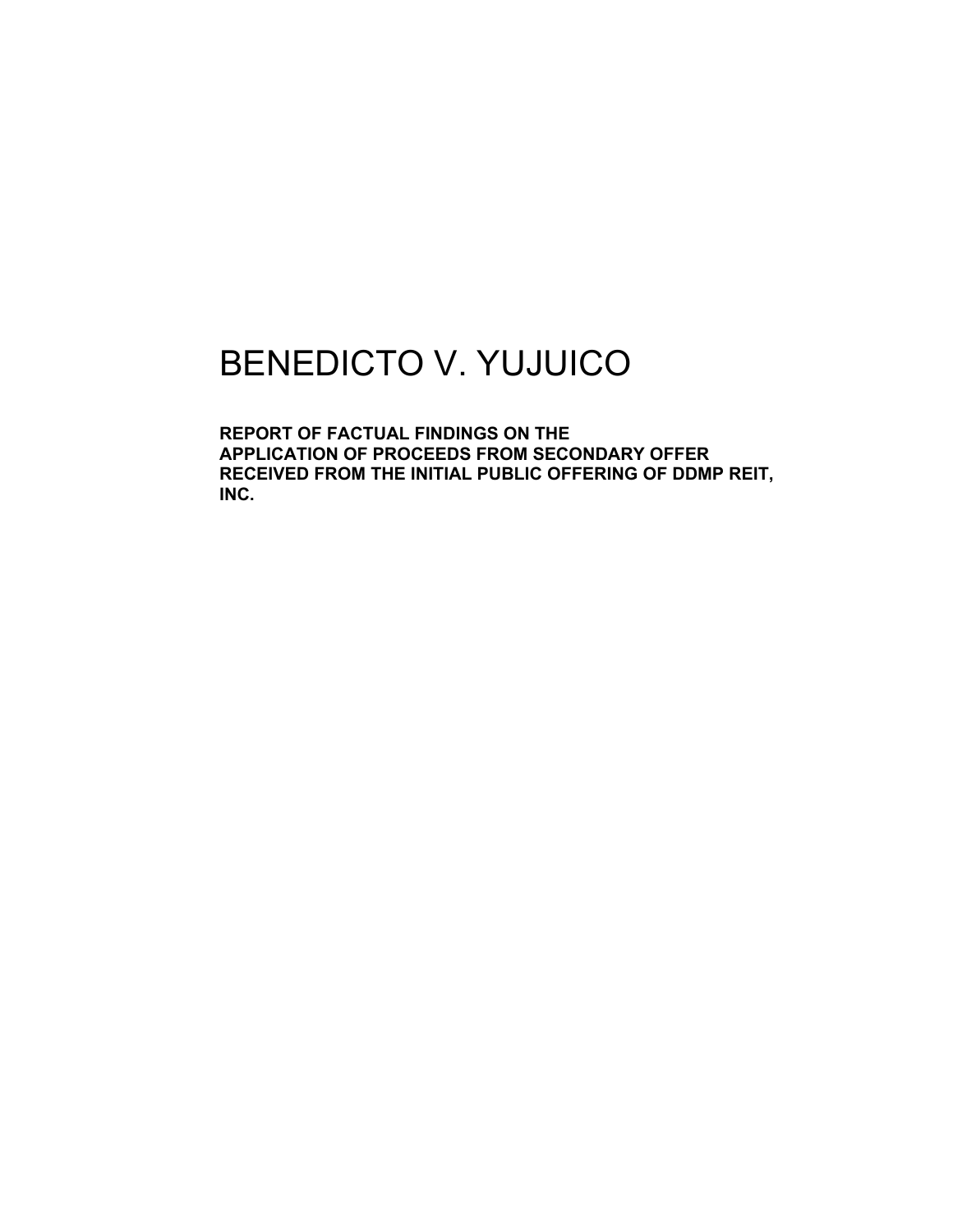

R.G. Manabat & Co. The KPMG Center, 6/F 6787 Ayala Avenue, Makati City Philippines 1226 Telephone +63 (2) 8885 7000 Fax +63 (2) 8894 1985 Internet www.home.kpmg/ph Email ph-inquiry@kpmg.com

## **REPORT OF FACTUAL FINDINGS**

**Benedicto V. Yujuico** 30<sup>th</sup> Floor, IBM Plaza Building, Eastwood City Cyber Park Bagumbayan, Quezon City Metro Manila, Philippines

We have performed the procedures agreed with you and enumerated below with respect to the Progress Report on the application of proceeds from the secondary offer received by Benedicto V. Yujuico (BVY) from the Initial Public Offering ("IPO") of DDMP REIT, Inc. (the "DDMP REIT") on March 24, 2021. The procedures were performed solely to comply with the requirement of the Philippine Stock Exchange (PSE) for BVY to submit an external auditors' report of factual findings on the accuracy of the information being represented by BVY relating to the use of proceeds from the Offering whenever a report is submitted to the PSE. Our engagement was undertaken in accordance with Philippine Standard on Related Services (PSRS) 4400, *Engagements to Perform Agreed-upon Procedures Regarding Financial Information.*

The agreed-upon procedures are summarized as follows:

- 1. Obtain and check the mathematical accuracy of the Annual Progress Report from BVY.
- 2. Compare the list of all the disbursements in the Annual Progress Report with the schedule of planned use of proceeds from the IPO in the REIT Plan ("REIT Plan") and agree the amounts to the related supporting documents such as memorandum of agreements, invoices, deposit slips, passbook and letter of instructions.
- 3. Obtain written management representation as to any reallocation (or absences thereof) on the planned use of proceeds or any change in the work program as disclosed in the REIT Plan.

The results of the procedures performed are summarized in Annex A, which is an integral part of this report.

Firm Regulatory Registration & Accreditation:

PRC-BOA Registration No. 0003, valid until November 21, 2023

SEC Accreditation No. 0003-SEC, Group A, valid for five (5) years covering the audit of 2020 to 2024 financial statements (2019 financial statements are covered by SEC Accreditation No. 0004-FR-5)

IC Accreditation No. 0003-IC, Group A, valid for five (5) years covering the audit of 2020 to 2024

financial statements (2019 financial statements are covered by IC Circular Letter (CL) No. 2019-39, Transition clause)

BSP Accreditation No. 0003-BSP, Group A, valid for five (5) years covering the audit of 2020 to 2024

financial statements (2019 financial statements are covered by BSP Monetary Board Resolution No. 2161, Transition clause)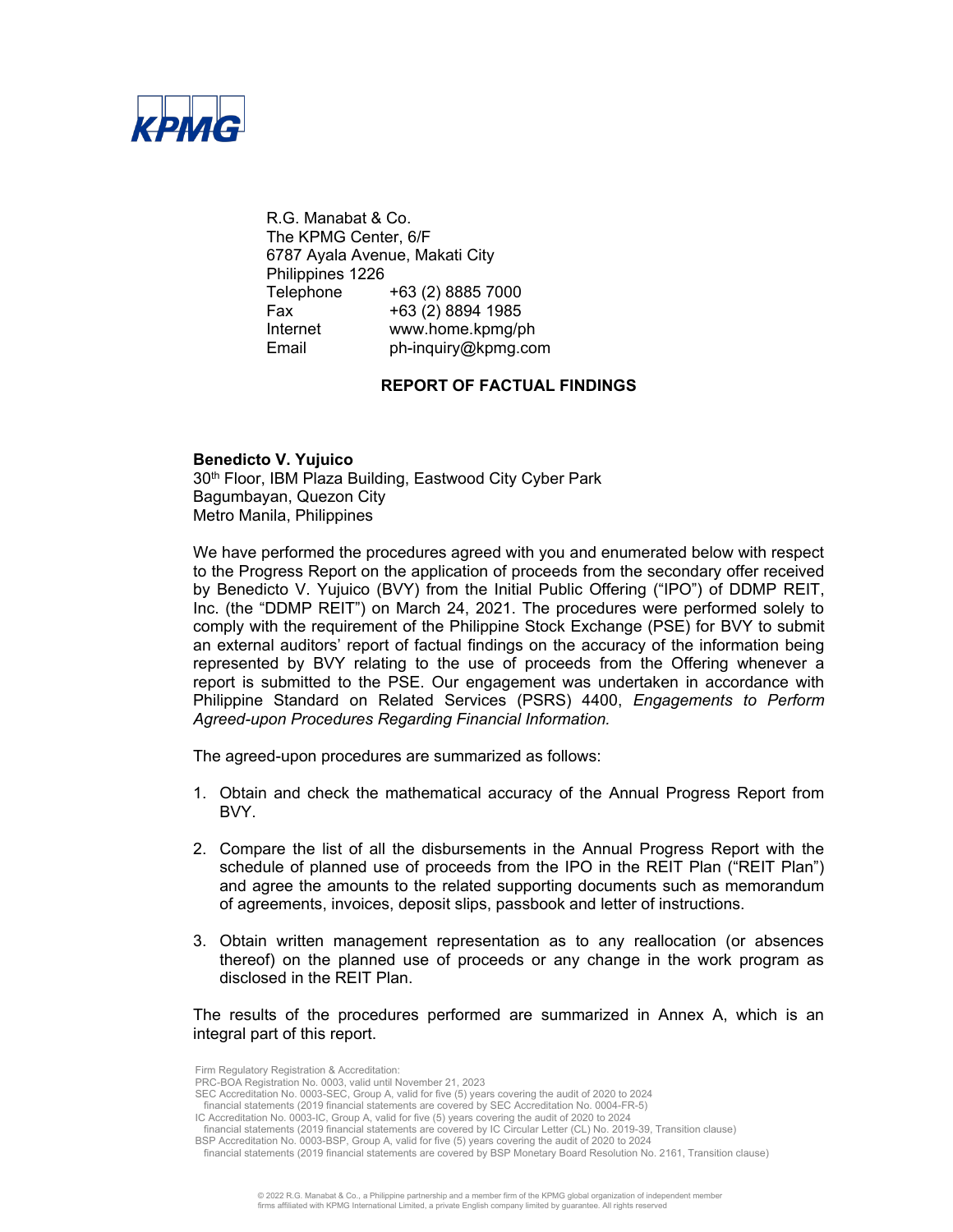

The procedures that we performed did not constitute either an audit or review made in accordance with Philippine Standards on Auditing (PSA) or Philippine Standard on Review Engagements (PSRE), thus, we do not express any assurance on the use of proceeds from the IPO based on the said standards.

Had we performed additional procedures or had we performed an audit or review of the financial statements in accordance with PSA and PSRE, other matters might have come to our attention that would have been reported to you.

We have no responsibility to update this report for events or circumstances occurring after the date of this report.

Our report is solely for the purpose set forth in the first paragraph of this report and for your information and is not to be used for any other purpose or to be distributed to any other parties who have not agreed to the procedures and taken responsibility for the sufficiency of the procedures for their purposes. This report relates only to the report on the use of the proceeds from the IPO and items specified above and do not extend to any financial statements of BVY or DDMP REIT taken as a whole.

## **R.G. MANABAT & CO.**

**Darwin P. Virocel**  Partner CPA License No. 0094495 SEC Accreditation No. 94495-SEC, Group A, effective for five (5) years covering the audit of 2019 to 2023 financial statements

January 28, 2022 Makati City, Metro Manila

REPUBLIC OF THE PHILIPPINES ) Makati City **Makati City Contract (2008)** S.S.

I, Darwin P. Virocel, a Partner of R.G. Manabat & Co., do solemnly swear that all matters set forth in the above report are true and correct to the best of my knowledge.

Darwin<sup>1</sup>P. Virocel Partner

SUBSCRIBED AND SWORN TO before me, this  $28<sup>th</sup>$  day of January 2022 in Makati City, Metro Manila, affiant exhibiting to me his PRC Professional Identification Card as Certified Public Accountant with Registration No. 0094495, which expires on December 17, 2022.

Doc No. 197 Page No. 41 Book No. 1 Series of 2022.

ALL MATER RADA<br>
REGIDE BALIC FOR MAKATI CITY<br>
Appl. No. M-54, Until 31 December 2022<br>
Level 17, 5750 Ayala Office Tower<br>
Level 17, 5750 Ayala Office Tower<br>
Makati City Level 17, 6750 Ayala Office Tower<br>6750 Ayala Avenue, Makati City<br>PTR No. 8531351, 01/05/2021, Makati City<br>PTR No. 8531351, 01:05/2021, Makati City IBP Lifetime Member Roll No. 08620, Quezun City<br>Roll of Attorneys No. 57102<br>MCLE Compliance No. 91-0014735 - 11/13/2018